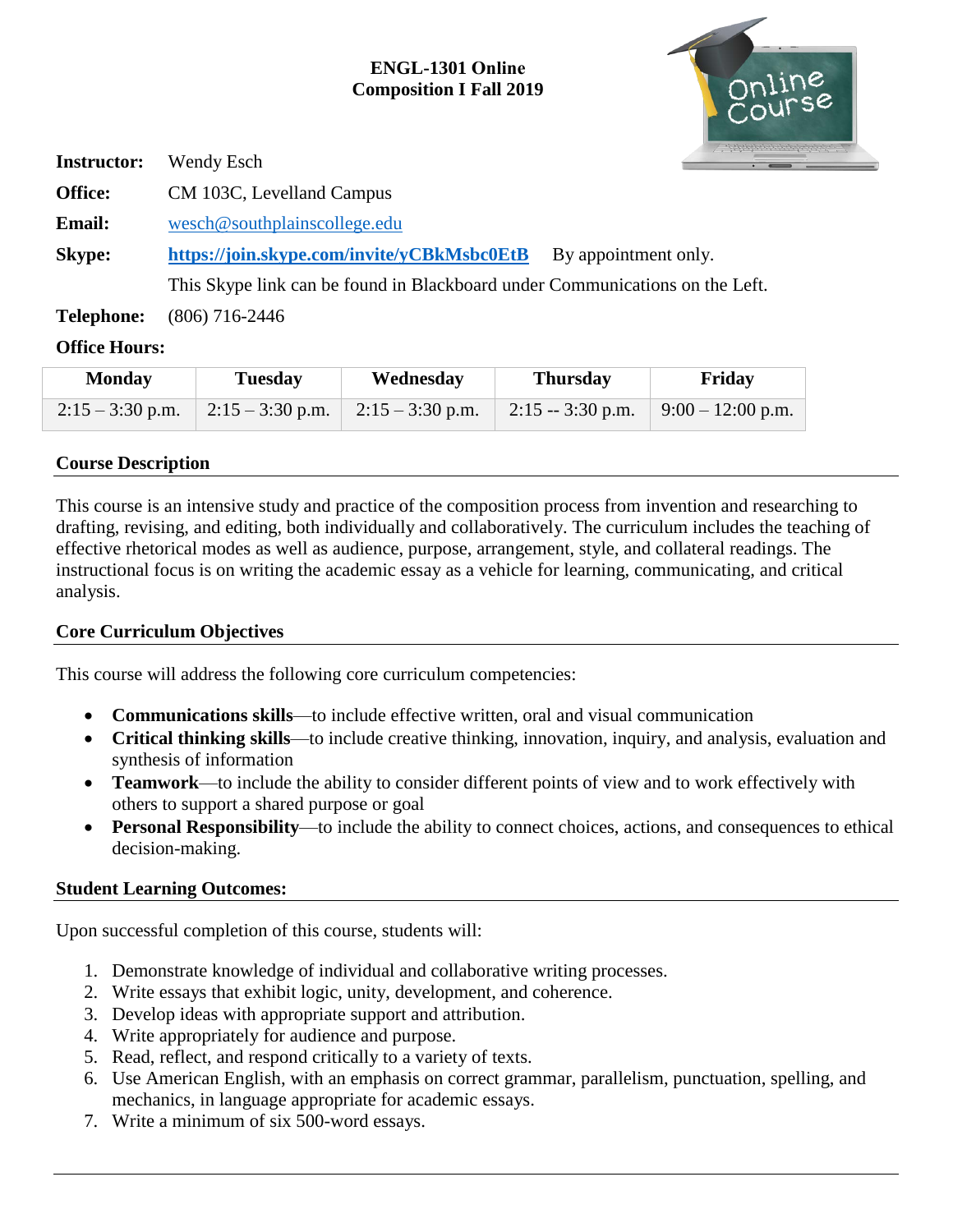## **Required Supplies**

The following are requirements for this course. You will need to purchase them immediately and consult them frequently as you complete coursework.

- 3-ring binder for your loose-leaf book and paper for notetaking
- Composition Notebook- Recommended for face-to-face classes
- Writing utensils

## **Textbook and Access Code**

A loose-leaf textbook and online access code are required for this course. This bundle is available for purchase in the SPC Bookstore.



## **How to access your MindTap assignments Online**

#### **Registration**

- 1. The first time that you click on the MindTap assignment in Blackboard you will be required to register.
- 2. Have your access code ready and follow the prompts to register your MindTap course.

**Free Trial:** If you are unable to pay at the start of the semester you may choose to access MindTap until 11:59 PM on 07/24/2019 during your free trial. After the free trial ends you will be required to pay for access. Please note: At the end of the free trial period, your course access will be suspended until your payment has been made. All your scores and course activity will be saved and will be available to you after you pay for access.

#### **Software Requirements**

You are required to have access to the following technologies:

- High-speed Internet connection
- Web browser
- Blackboard account
- Microsoft Word (more information can be found on the 'Required Technologies' page in Blackboard)

#### **Communication**

You can reach me in one of three ways: you can email me at wesch@southplainscollege.edu, call my office at 806-716-2446 and leave a message, drop by during office hours, or make an appointment to meet in-person.

I return emails and calls within 24 hours. However, I may not be immediately available to you should you need something, so please do not wait until the last minute to complete assignments.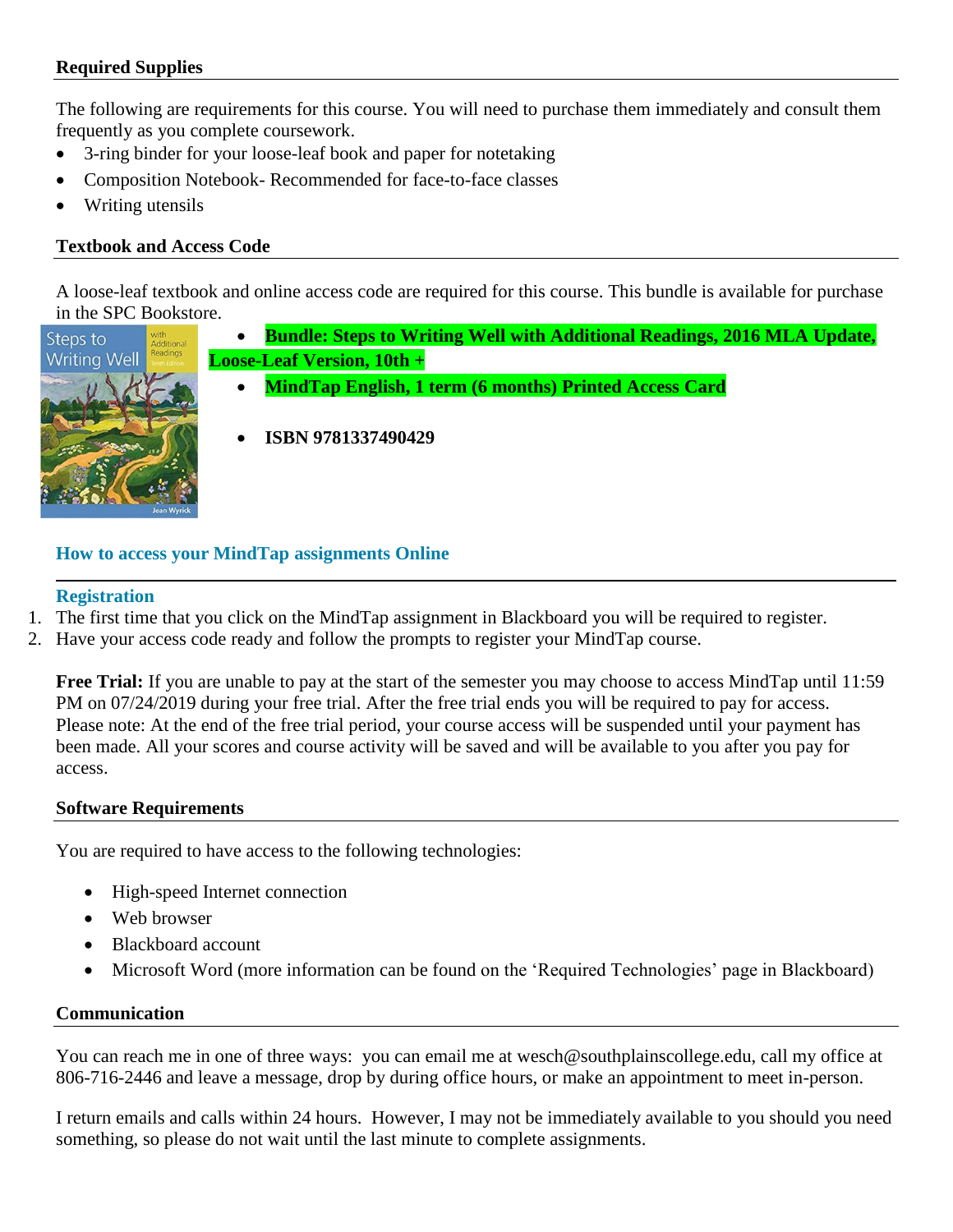Your South Plains College email is the official communication for this course. Plan to check it every day.

Remind text alerts will also be active for this course to notify you in case of instructor absence or class location changes. We will set that up in class during the first week of the semester.

#### **Announcements**

Any information sent-out via announcements in Blackboard, in the course website is important and is, accordingly, an extension of assignment requirements and syllabus policies. Students must read all announcements and will be held responsible for any information posted in the announcements.

#### **Attendance and Participation Policy**

This is an online class. Students must be responsible for checking into Blackboard daily, for announcements/assignments and submitting work in a timely manner.

There is no on-campus attendance requirement for this course.

\* Instructor's note: You must be present in your own life! When a course is structured to be completed online, you must hold yourself accountable for communication (with both your Instructor and your classmates), and for checking on and completing work. This is the key to your success in the course!

## **Grading Policy**

Final grades will be assigned based on the following percentages:

| <b>Essay Assignments</b>   |      |
|----------------------------|------|
| <b>Essay</b>               | 40%  |
| <b>Essay Work</b>          | 20%  |
| <b>MindTap Assignments</b> | 20%  |
| <b>Discussion Board</b>    | 15%  |
| <b>Final Exam</b>          | 5%   |
| <b>Total</b>               | 100% |

# **GRADE TOTAL**

| A (Superior):     | $90 - 100$ |
|-------------------|------------|
| B(Good):          | 80-89      |
| C (Acceptable):   | 70-79      |
| D (Poor):         | 60-69      |
| F (Unacceptable): | $(1 - 59)$ |

**It is up to you to monitor your average and course progress.** If at any time you feel that you need to discuss your course progress with me, it is your responsibility to contact me to meet. You can find your current average via the 'Gradebook' link in Blackboard.

#### **Reading Assignments and Video Lectures**

Mandatory, assigned reading is required for this course; you may also be required to watch recorded video lectures. Reading and video lecture assignments can be found on the course calendar in Blackboard.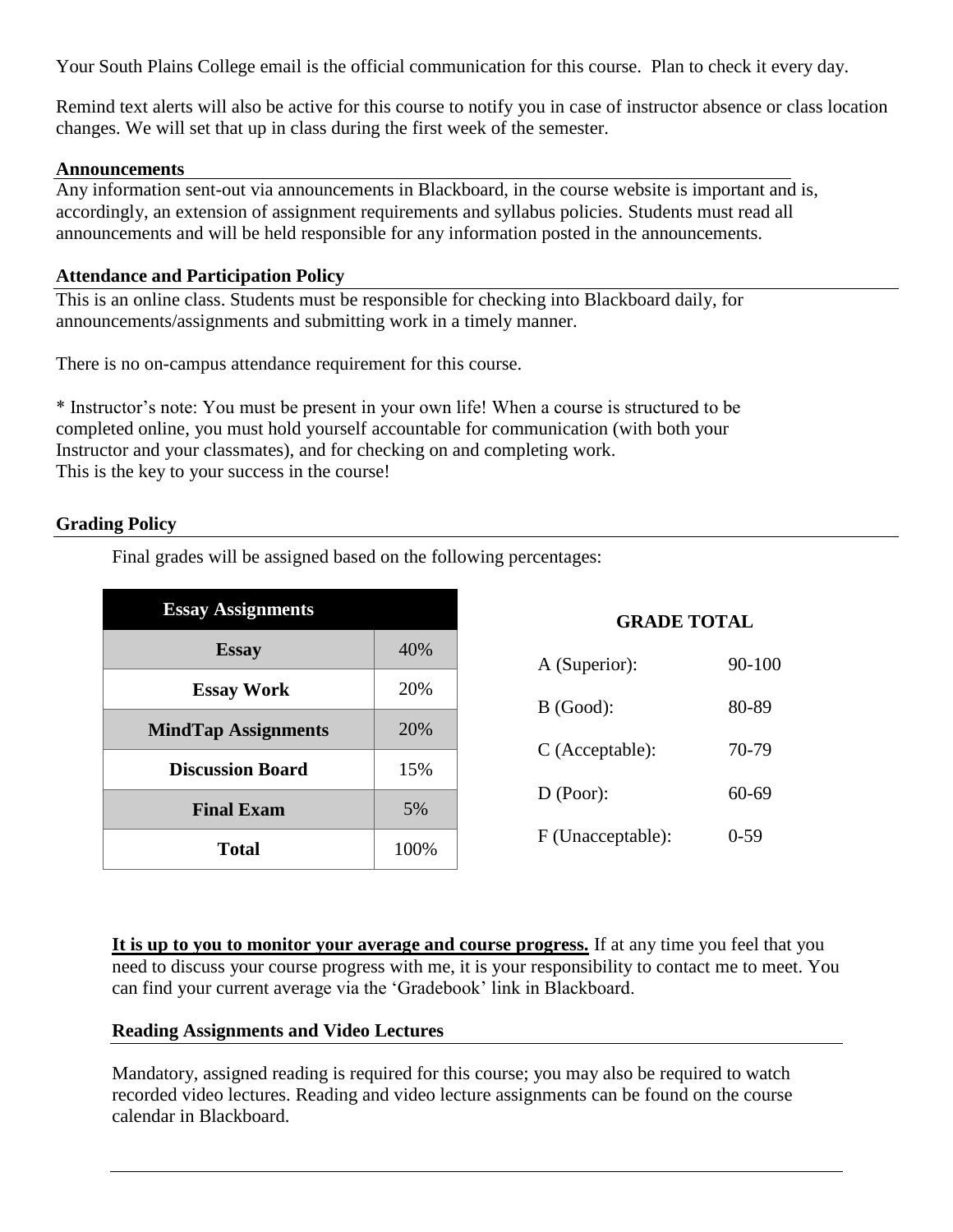#### **Essays**

You will be required to submit three full essays. There will be several steps to complete for each essay. You will submit an initial draft, participate in peer reviews, and then submit a final draft. If you do not submit an initial draft, you will not be allowed to participate in peer review, which will affect your grade. Due dates can be found on the course calendar, and specific assignment details can be found in the module folders in Blackboard. Rough Drafts and Peer Review (Essay Work) are worth 20% of your total grade while Final Draft Essays are worth 40%.

## **MindTap Coursework**

Throughout the semester, you will be required to complete several online MindTap exercises, quizzes, and daily assignments. Availability and due dates are available on the course calendar. In addition to covering the content presented in the assigned chapters, MindTap exercises will help you review your grammar and help you think about the writing process. Although you will access these assignments via Blackboard, you must have purchased the access code to complete these assignments. When averaged together, these assignments are worth 20% of your final grade, so the completion of your daily assignments is very important.

#### **Discussions**

Collaboration and communication are essential to success in both the academic and professional setting. To practice these skills and further our knowledge of the subjects we cover in this course, each student will be required to participate in weekly video discussions.

There are two parts to each module discussion assignment. The first is an **initial post**. The second part includes 1 or 2 **response** to your peers, which will be due in the second half of each module. A point deduction will be applied to initial posts not posted by the first deadline, and no response posts will be counted for credit after the second deadline. The discussion posts are worth 15% of your grade.

#### **Post Course Exam**

A MindTap final exam will be given at the end of the course which will be worth 5% of your semester grade.

#### **Grading Time Frames**

I grade all work as efficiently and quickly as possible. When your assignments are evaluated, you will have them back; please do not inquire as to whether or not your papers are graded.

#### **Due Dates**

Due dates are posted on the course calendar and are firm. Any written assignment submitted past the due date will receive an automatic deduction in points after the first 24 hours. Late assignments must be turned in within 7 days of the due date to receive partial credit. After 7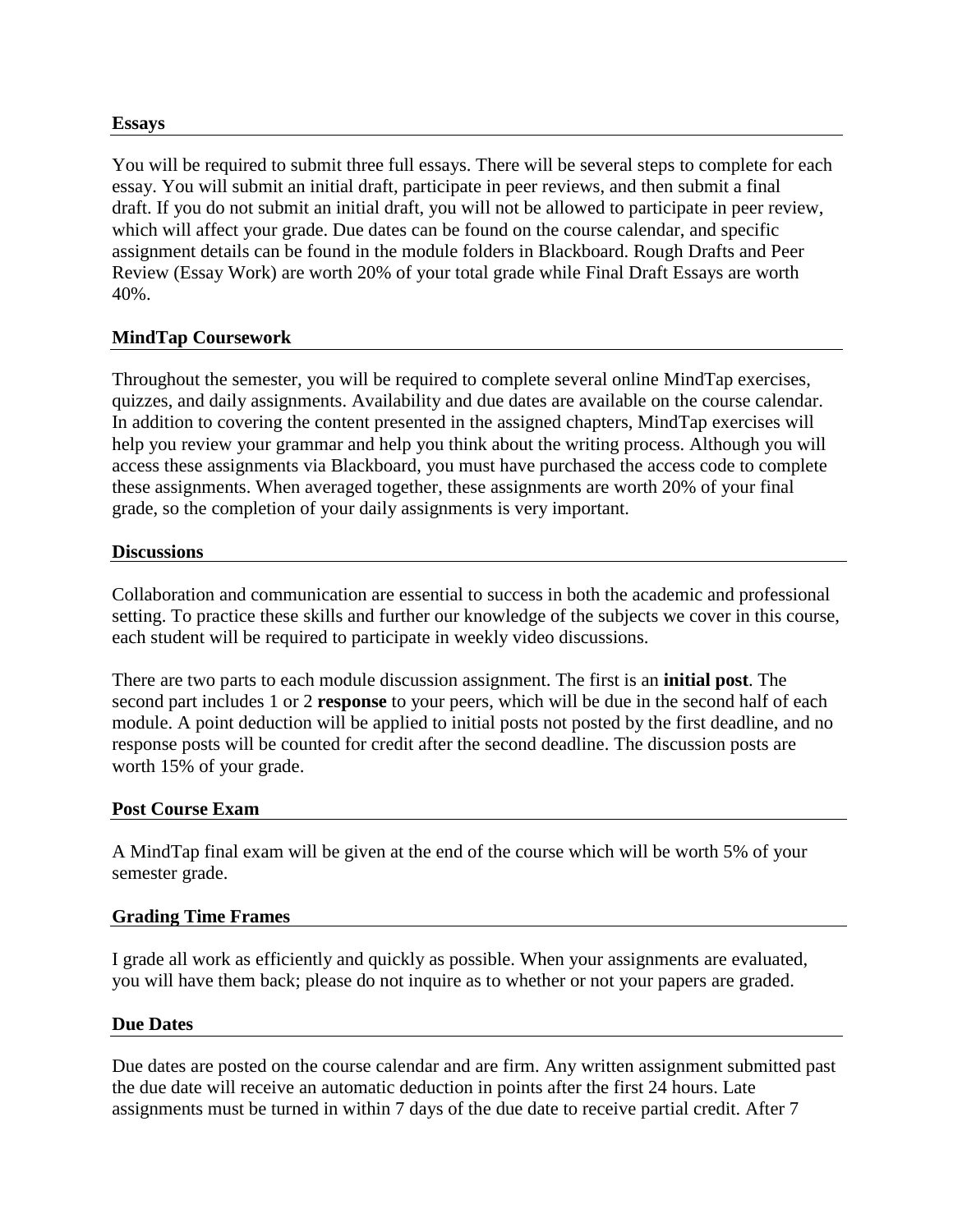days, papers will not be accepted, and you will receive a zero for the assignment. If there are excusable circumstances which might justify an extension on the assignment, arrangements must be made with your Instructor.

Please turn your work in on time, so your overall grade does not suffer from late deductions.

## *Due times are midnight on the date listed on the calendar.*

Although I will post reminders about assignment due dates, it is ultimately your responsibility to keep up with these dates on your syllabus calendar.

#### **Assignment Submission**

## **I cannot accept any assignment via email, for any reason. All files must be submitted via the assignment tool in the Blackboard modules.**

As an online student, you assume the responsibility for your technology. I suggest three things:

- 1. Have a backup plan in place from day one, just in case your technology fails.
- 2. After submitting an assignment, return to the assignment submission before the due date or check your SPC email for submission acknowledgement to verify it's been submitted properly. If it's not submitted properly by the due date, you will not receive credit for it, regardless of whether you thought the paper had submitted.
- 3. Don't wait until the last minute to submit assignments. If you have trouble, but no one is available to help you, you will incur the late deduction associated with late assignments.
- **4.** Additionally, all files must be submitted as .docx documents (Microsoft Word). Other file formats such as .gdoc, .pages, .odt, .rtf, or .txt files will not work with Turnitin. If you submit anything other than a .docx file, your assignment will be considered late and incur the late deduction. **If you are writing your essay on Google Docs, you will need to download the paper to your computer in Microsoft Word format before submitting to Turnitin.**

**Please contact the Computer Help Desk at (806)716-2600 or Blackboard Help at (806) 716-2180 with any problems related to technology. Remember, you are responsible for making sure your work has been submitted properly.**

#### **Style Guide**

We will use the MLA formatting and documentation in this course. Specific rules regarding this particular style guide can be found in Blackboard. All documents you submit should be formatted using MLA standards, and all citations you write, whether in-text or on a References page, should follow MLA guidelines for citation.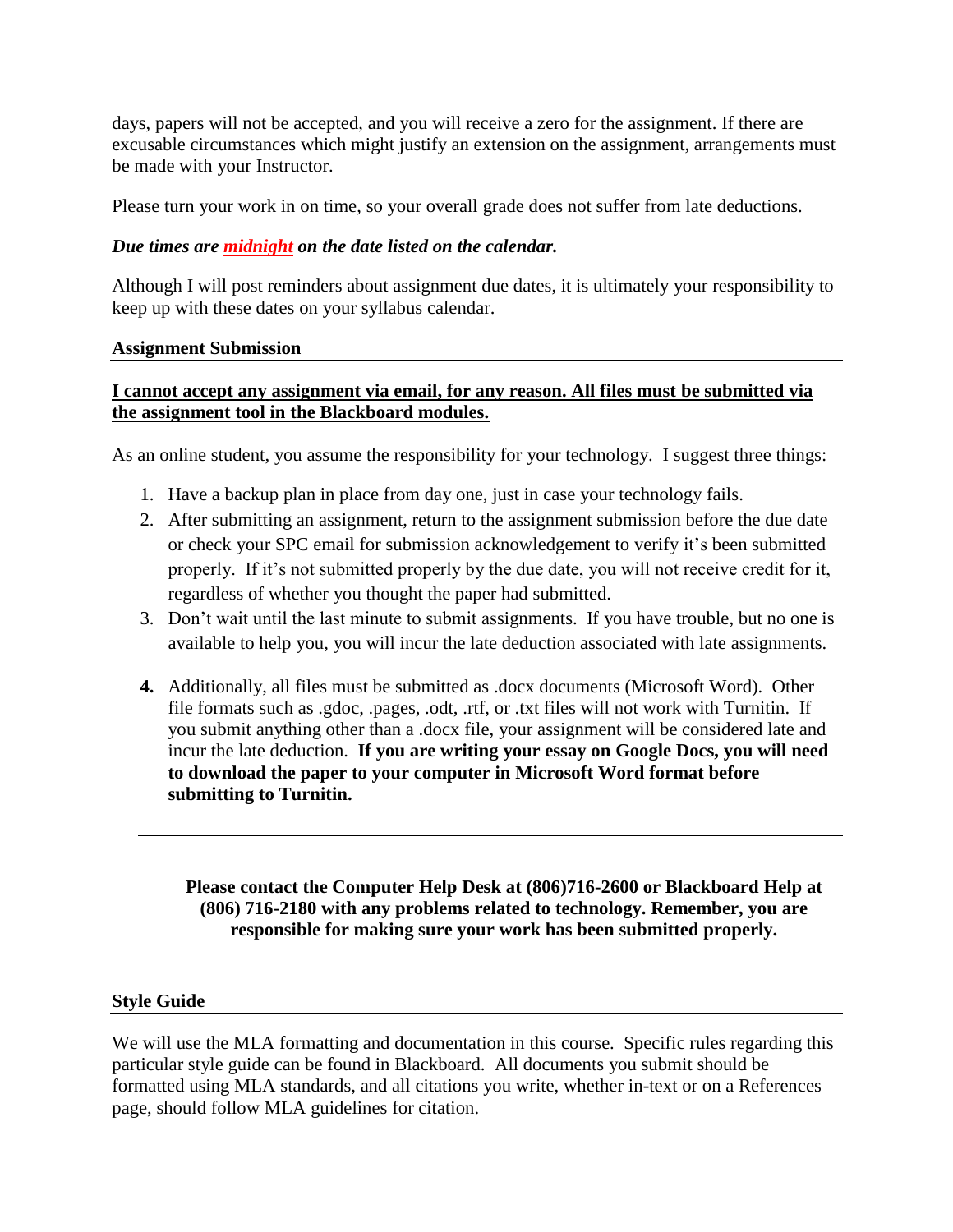## **Academic Integrity**

"Offering the work of another as one's own, without proper acknowledgment, is plagiarism" and will not be tolerated (*General Catalog* 23). Furthermore, cheating will not be tolerated (see *General Catalog* 23). You must do your own work on paragraphs and homework. Submitting portions of or complete papers downloaded from the internet, for example, is plagiarism. Allowing someone else to revise your writing is plagiarism. Submitting a paper written for another class is cheating. Depending on the nature and the severity of the problem, a student who cheats or plagiarizes may receive penalties ranging from a zero for the assignment to an "F" in the course. Extreme cases may result in disciplinary action up to and including expulsion from South Plains College.

**\*\*Do not, under any circumstances, turn in another student's work as your own. Do not, under any circumstances, give your work to anyone else to turn in as their own. Do not copy and paste from the Internet. All of these situations are representative of academic dishonesty and will be treated as such.\*\***

## **Disclaimer**

Because we will use Blackboard to conduct a portion of this class, please note that the materials you may be accessing in chat rooms, bulletin boards or unofficial web pages are not officially sponsored by South Plains College. The United States Constitution rights of free speech apply to all members of our community regardless of the medium used. We disclaim all liability for data, information or opinions expressed in these forums.

#### **Diversity Statement**

In this course, the teacher will establish and support an environment that values and nurtures individual and group differences and encourages engagement and interaction. Understanding and respecting multiple experiences and perspectives will serve to challenge and stimulate all of us to learn about others, about the larger world, and about ourselves. By promoting diversity and intellectual exchange, we will not only mirror society as it is, but also model society as it should be and can be.

#### **Writing Center - CM112**

We have free writing help on each campus in our Writing Centers. The Levelland campus Writing Center is housed in the Communication building Room CM112. Because this is a writing class, I highly recommend that you take advantage of the free tutoring available here. The tutors are only available during select times throughout the day so be sure to run by there to check the schedule. The Writing Center is also equipped with computers and a printer if you need to print out an assignment. It also houses cozy couches if you have a few minutes between classes to relax.

**Please Note: The instructor reserves the right to modify the course syllabus and policies, as well as notify students of any changes, at any point during the semester. Continued enrollment by the student in the course indicates that the student agrees and will abide by all policies set forth in this syllabus by the instructor.**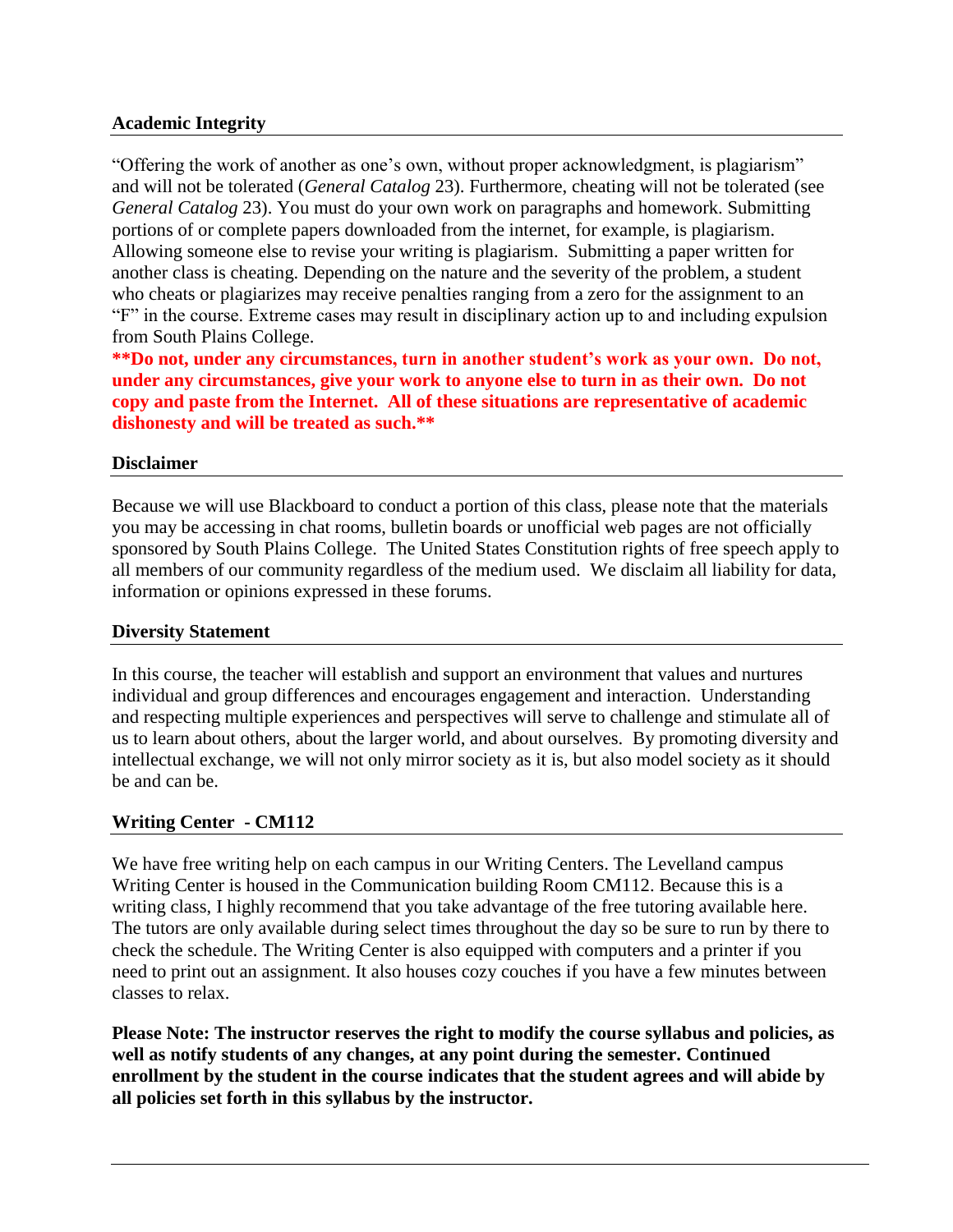## **Class Schedule – ENGL 1301 Online Fall 2019**

This schedule serves to outline the material/subject matter we will cover in class. All major assignments will be accompanied by instructions detailing specific requirements and due dates via your instructor and/or Blackboard.

*Any written assignment submitted past the due date will receive an automatic deduction in points after the first 24 hours. Late assignments must be turned in within 7 days of the due date to receive partial credit. Assignments submitted more than 7 days past the deadline will receive a zero for the assignment. If there are excusable circumstances which might justify an extension on the assignment, arrangements must be made with your Instructor.* 

Please note that if there are readings or assignments due *on* a certain date, you need to be working on them and have them completed *before* they are due on the schedule. You are responsible for all outside work and assignment submission.

*All MindTap assignments are to be completed by due dates as indicated by the schedule. Your Instructor will only reopen assignments based on circumstances which can be reasonably supported with documentation.* This is a working schedule and is subject to change during the semester. I will notify students of any modifications and will make sure all adjustments are reasonable.

# **ENGL 1301 Online Course Schedule**

## **Week 1 & 2 – Introductions – Course Review – August 26 – Sept 8**

## **First Week Reading**

Review the Syllabus and Calendar

#### **Assignments For This Week**

#### **Module 1- Descriptive Essay Sept 9 – Oct 6**

#### **Module 1 Reading**

The following chapters should be reviewed in your *Steps to Writing Well 10th edition textbook:* before beginning your MindTap assignments or Descriptive Essay.

Chapter 1: Prewriting

Chapter 2: The Thesis Statement

Chapter 3: The Body Paragraphs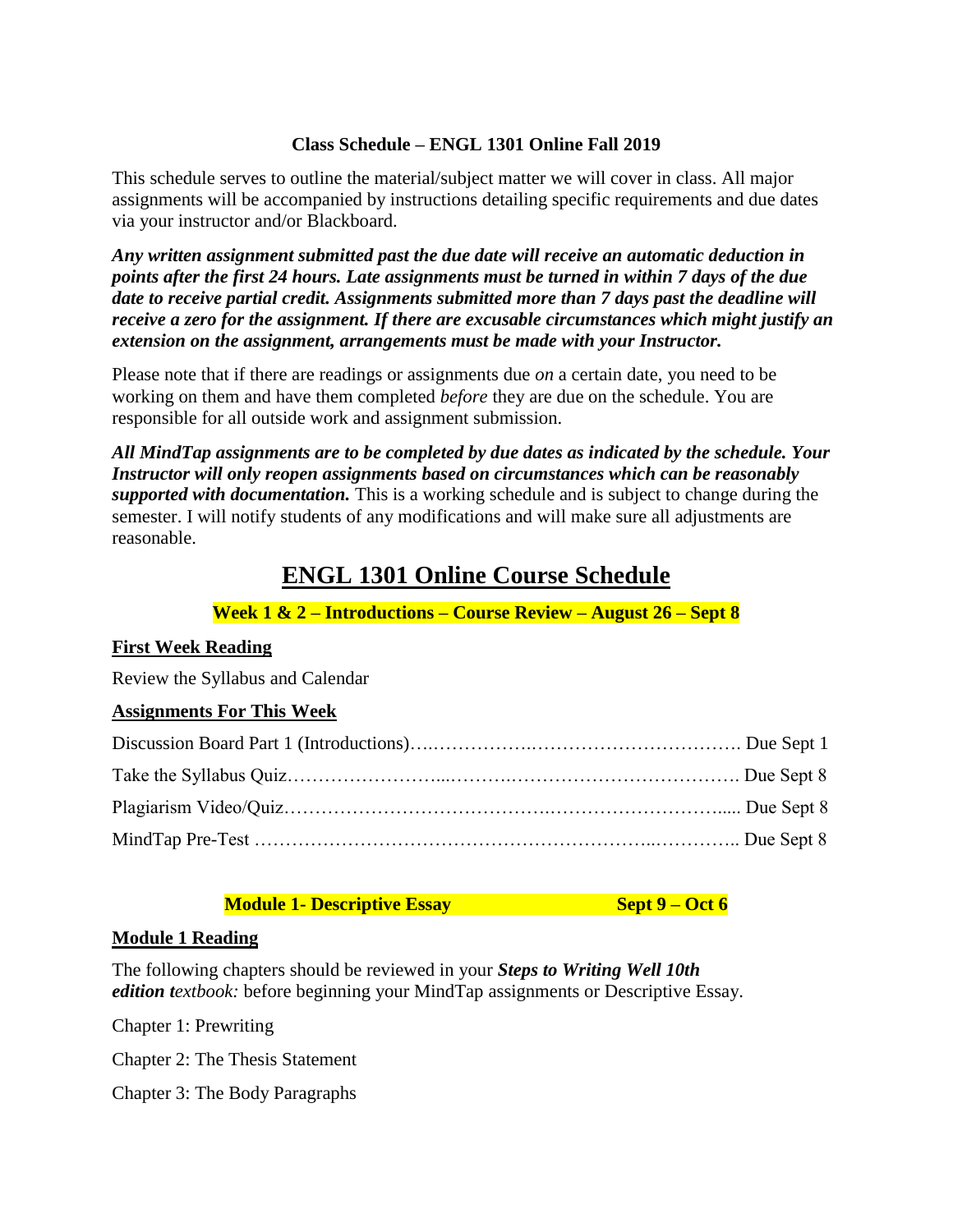Chapter 4: Beginnings and Endings Chapter 5: Drafting and Revising: Creative Thinking, Critical Thinking Chapter 6: Effective Sentences Chapter 16: Description

## **Assignments For This Module**

| <b>Module 2 – Comparison &amp; Contrast Essay</b> | <b>Solution 1.1</b> Oct 7 – Nov 3 |
|---------------------------------------------------|-----------------------------------|
|                                                   |                                   |
|                                                   |                                   |
|                                                   |                                   |
|                                                   |                                   |
|                                                   |                                   |
|                                                   |                                   |

## **Module 2 Reading**

The following chapters should be reviewed in your *Steps to Writing Well 10th edition textbook:* before beginning your Discussion post, MindTap assignments, or Essay.

Chapter 11 Comparison and Contrast

Chapter 12: Definition

Chapter 13 Division and Classification

The following topics can either be reviewed in your textbook or watched in video format in your Module Two MindTap folder.

Writing Topic Sentences

Varying Sentence Structure

Making Subjects and Verbs Agree

Revising Sentence Fragments

Revising Run-on Sentences and Comma Splices

Run-On Sentences and Comma Splices

## **Assignments For This Module**